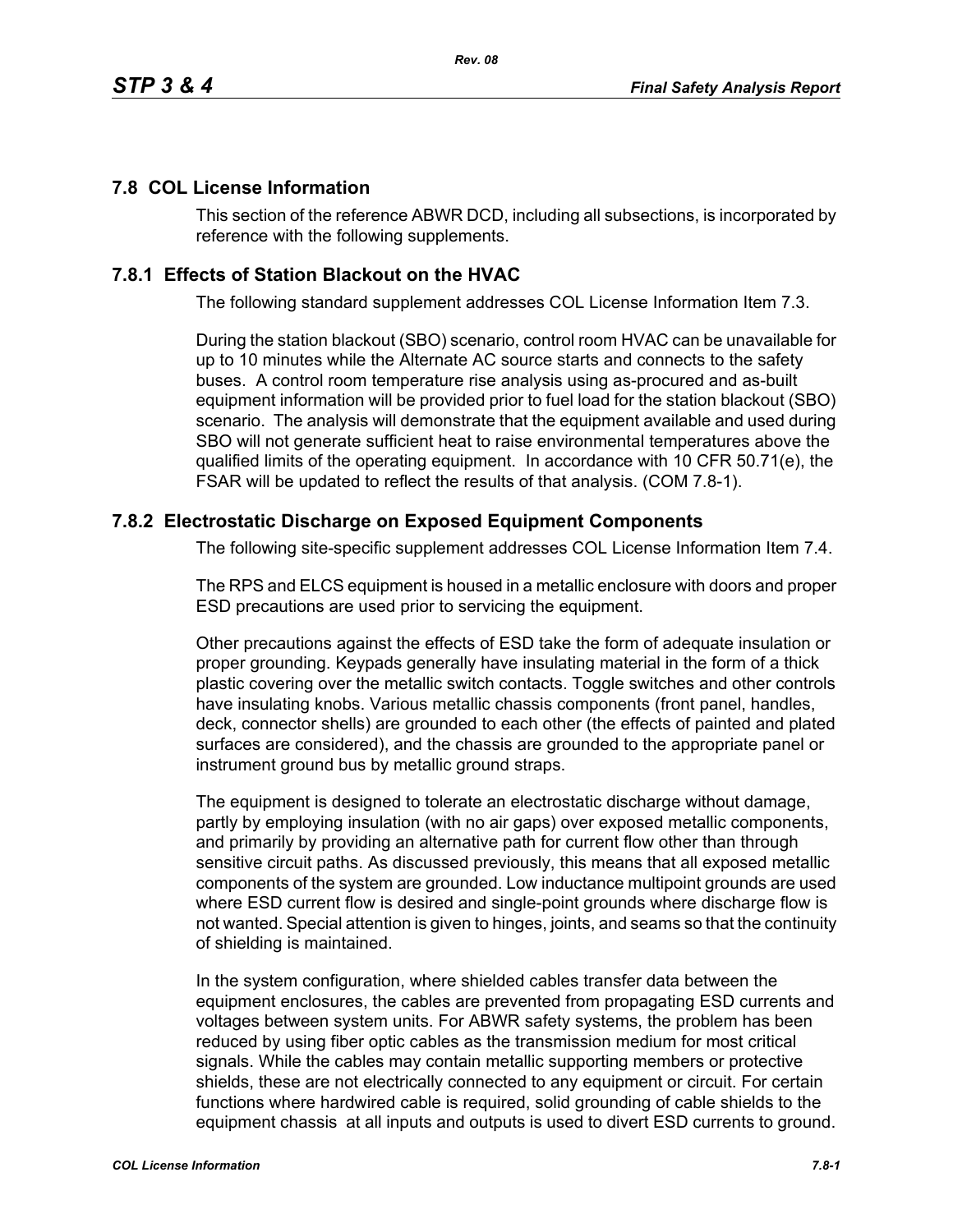The lack of susceptibility of ABWR control equipment to electrostatic discharges shall be verified using the test procedures included in IEC Publication 61000-4-2, Electromagnetic Compatibility (EMC) - Part 4-2: Testing and Measurement Techniques - Electromagnetic Electrostatic Discharge Immunity Test. The test procedures of Part 4-2 will be used to qualify electrical and electronic equipment subjected to static electricity discharges. The following acceptance criteria will be used:

- (1) No change in trip output status shall be observed during the test.
- (2) Equipment shall perform its intended functions after the test.

This result will be verified via ITAAC Table 3.4-1 Item 12.

The safety system control equipment for ABWR has inherent protection against transient ESD effects in that it is housed in a metallic enclosure with doors and that proper ESD precautions are used prior to servicing the equipment. Further protection is provided by the asynchronous, four-division, 2-out-of-4 channel configuration. Temporarily corrupted data in one division cannot cause an inadvertent trip or permanently disable a required trip. When bad data or equipment damage is detected, the affected division can be bypassed until repaired. In the reactor trip and isolation system (RTIS) channels, where the final trip outputs are also in a 2-out-of-4 configuration, both the sensor input and trip output sides of each equipment division can be bypassed, thus preventing failure from any cause in one channel from inhibiting or inadvertently causing a trip.

## **7.8.3 Localized High Heat Spots in Semiconductor Materials for Computing Devices**

The following standard supplement addresses COL License Information Item 7.5 and incorporates design-related information originally provided in Chapter 20 of the DCD.

Equipment purchase specifications for the Safety System Logic and Control (SSLC) systems will include the following provisions:

- **Supplier shall follow vendor recommendations for the design and use of heat** sinking and ventilation of local areas where power semiconductors of solid-state load drivers are used.
- Supplier shall design solid-state load drivers such that high power devices will be physically separated from low power circuitry in accordance with vendor recommendations.
- Supplier shall design the SSLC computing devices for the external cabinet environment according to the environmental tables in Appendix 3I.
- Supplier shall perform environmental qualification of SSLC equipment, including temperature and humidity in accordance with IEEE 323.